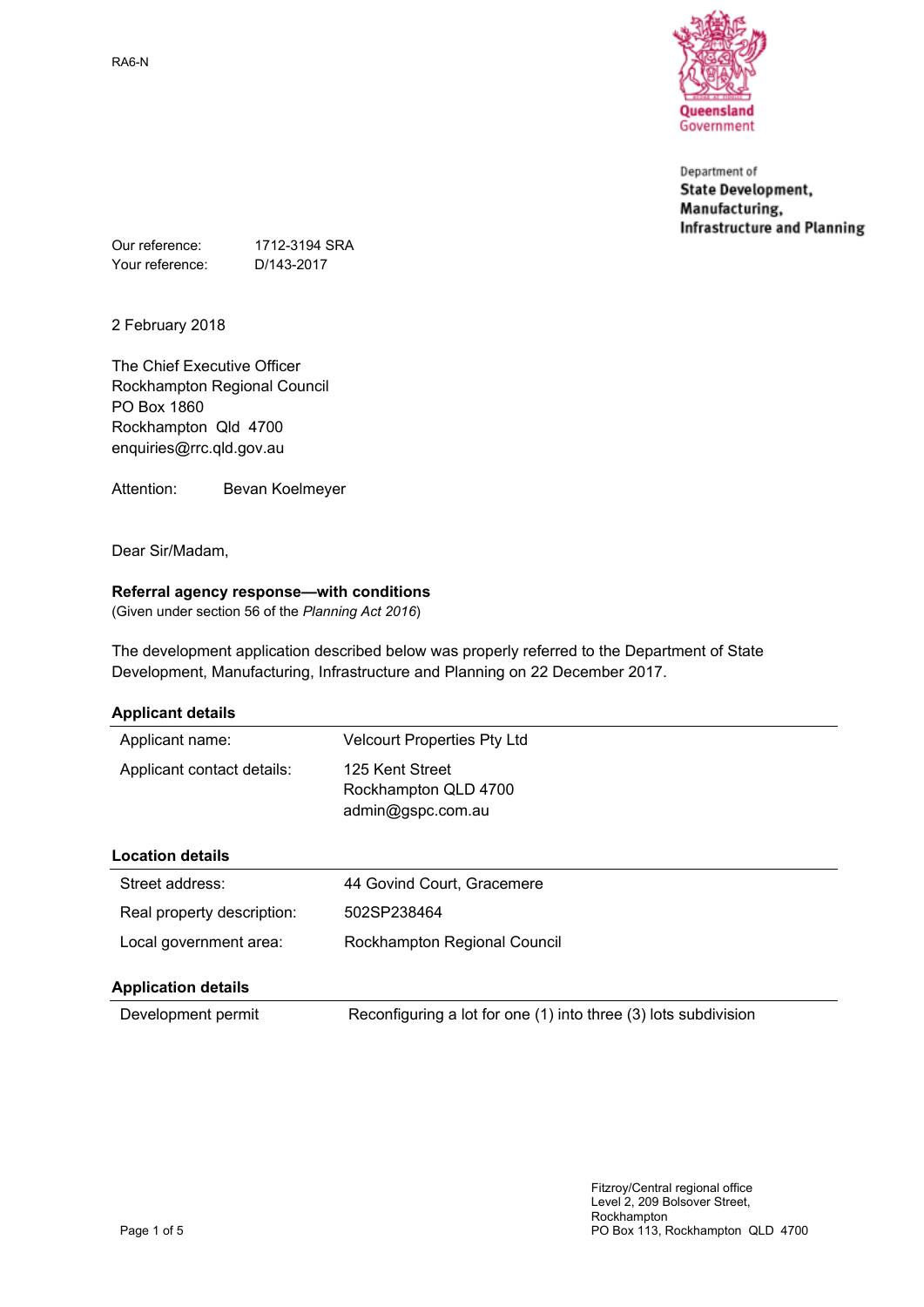#### **Referral triggers**

The development application was referred to the department under the following provisions of the Planning Regulation 2017:

• 10.9.4.2.1.1 State transport corridors and future State transport corridors

# **Conditions**

Under section 56(1)(b)(i) of the *Planning Act 2016* (the Act), the conditions set out in Attachment 1 must be attached to any development approval.

#### **Reasons for decision to impose conditions**

The department must provide reasons for the decision to impose conditions. These reasons are set out in Attachment 2.

#### **Advice to the assessment manager**

Under section 56(3) of the Act, the department offers advice about the application to the assessment manager—see Attachment 3.

#### **Approved plans and specifications**

The department requires that the plans and specifications set out below and enclosed must be attached to any development approval.

| <b>Drawing/report title</b>                                                                   | Prepared by | <b>Date</b> | Reference no. | <b>Version/issue</b> |
|-----------------------------------------------------------------------------------------------|-------------|-------------|---------------|----------------------|
| Aspect of development: Reconfiguring a lot (1 lot into 3 lots)                                |             |             |               |                      |
| Plan of proposed Lots 501 - 503<br>with services & contours<br>cancelling Lot 502 on SP238464 | <b>GSPC</b> | 27-11-2017  | 120468-06     |                      |

A copy of this response has been sent to the applicant for their information.

For further information please contact Haidar Etemadi, Planning Officer, on 49242915 or via email RockhamptonSARA@dilgp.qld.gov.au who will be pleased to assist.

Yours sincerely

Anthony Walsh Manager Planning

- cc Velcourt Properties Pty Ltd, admin@gspc.com.au
- enc Attachment 1—Conditions to be imposed Attachment 2—Reasons for decision to impose conditions Attachment 3—Advice to the assessment manager Approved plans and specifications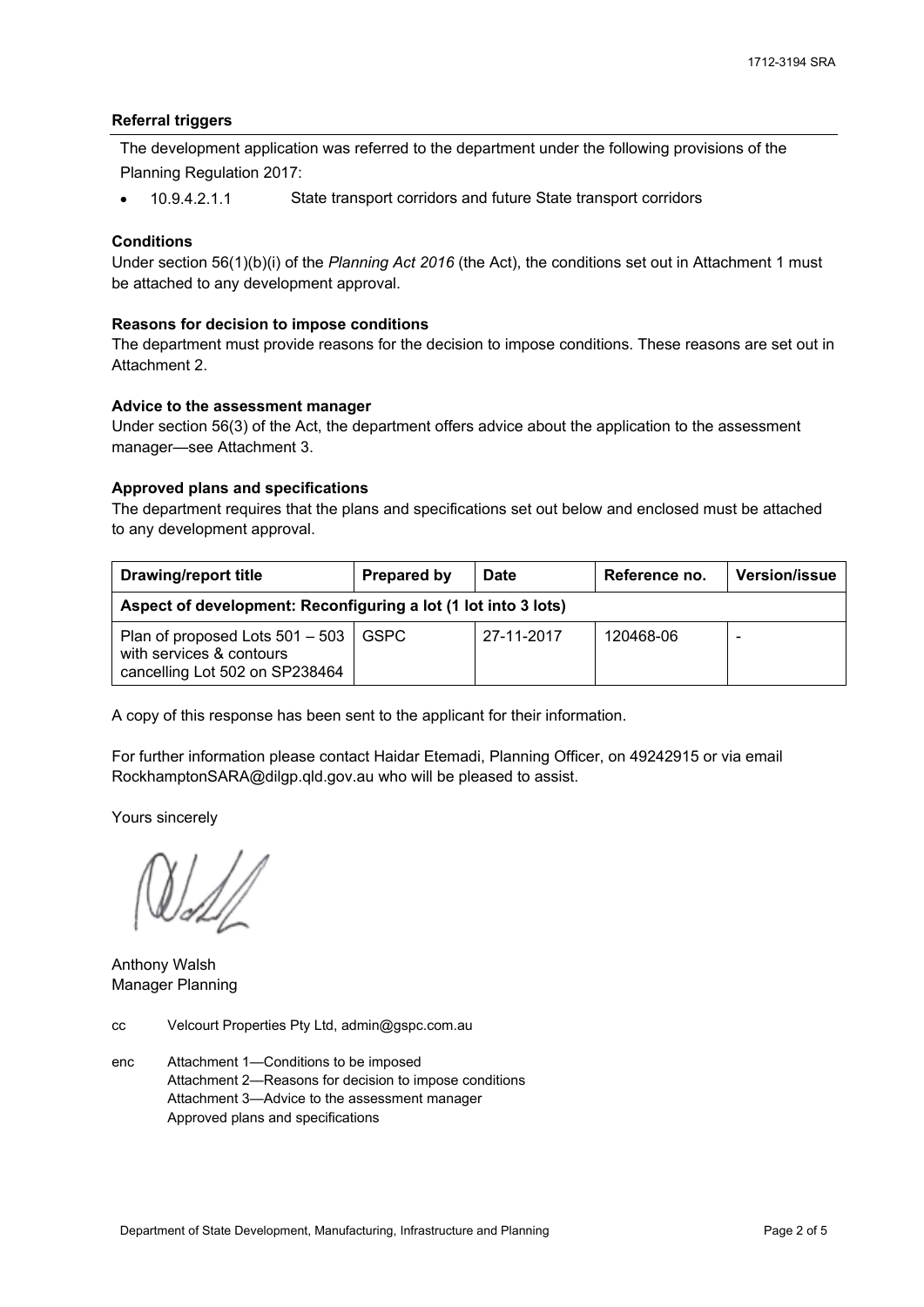# **Attachment 1—Conditions to be imposed**

| No. | <b>Conditions</b>                                                                                                                                                                                                                                                                                                                                                                                                                                                                                                                                                       | <b>Condition timing</b>                                                               |  |  |
|-----|-------------------------------------------------------------------------------------------------------------------------------------------------------------------------------------------------------------------------------------------------------------------------------------------------------------------------------------------------------------------------------------------------------------------------------------------------------------------------------------------------------------------------------------------------------------------------|---------------------------------------------------------------------------------------|--|--|
|     | Reconfiguring a lot (1 lot into 3 lots)                                                                                                                                                                                                                                                                                                                                                                                                                                                                                                                                 |                                                                                       |  |  |
|     | State-controlled road—The chief executive administering the Planning Act 2016 nominates the<br>Director-General of the Department of Transport and Main Roads to be the enforcement authority for<br>the development to which this development approval relates for the administration and enforcement of<br>any matter relating to the following condition(s):                                                                                                                                                                                                         |                                                                                       |  |  |
| 1.  | The development must be carried out generally in accordance with<br>the following plan:<br>Plan of proposed Lots 501 - 503 with services & contours<br>$\bullet$<br>cancelling Lot 502 on SP238464 prepared by GSPC dated 27-<br>11-2017, reference 120468-06                                                                                                                                                                                                                                                                                                           | Prior to submitting the<br>Plan of Survey to the<br>local government for<br>approval. |  |  |
| 2.  | (a) Stormwater management of the development must ensure no<br>worsening or actionable nuisance to the state-controlled road.<br>(b) Any works on the land must not:<br>create any new discharge points for stormwater runoff onto<br>(i)<br>the state-controlled road;<br>interfere with and/or cause damage to the existing<br>(ii)<br>stormwater drainage on the state-controlled road:<br>surcharge any existing culvert or drain on the state-<br>(iii)<br>controlled road;<br>(iv) reduce the quality of stormwater discharge onto the state-<br>controlled road. | At all times                                                                          |  |  |
| 3.  | Direct access is not permitted between Gavial - Gracemere Road<br>and the subject site.                                                                                                                                                                                                                                                                                                                                                                                                                                                                                 | At all times                                                                          |  |  |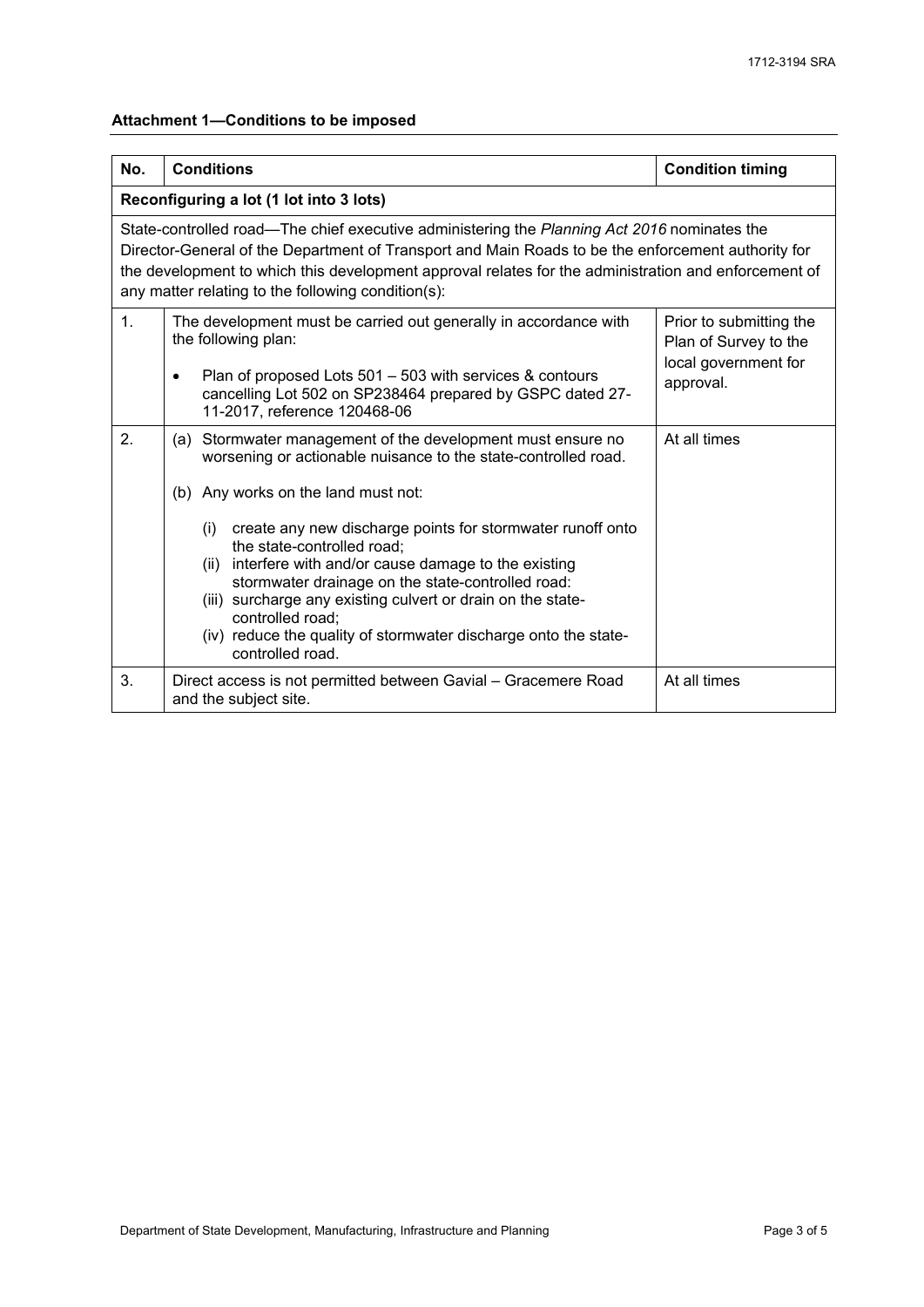#### **Attachment 2—Reasons for decision to impose conditions**

The reasons for this decision are to ensure:

- the development is carried out generally in accordance with the plans of development submitted with the application;
- that the impacts of stormwater events associated with development are minimised and managed to avoid creating any adverse impacts on the state-transport corridor; and
- access to the state-controlled road from the site does not compromise the safety and efficiency of the state-controlled road. Direct access to the state-controlled road is prohibited where not required.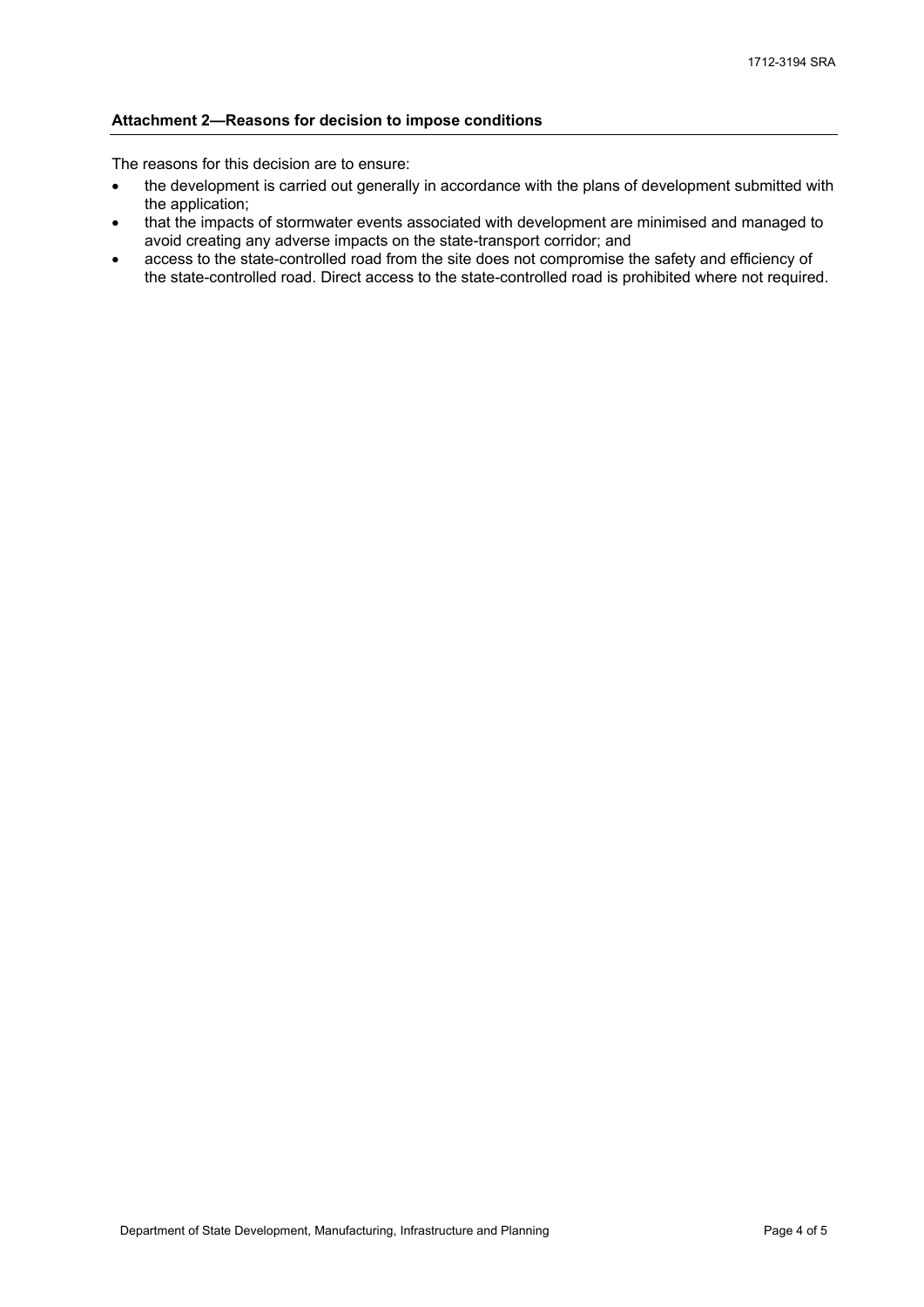# **Attachment 3—Advice to the assessment manager**

| <b>General advice</b> |                                                                                                                                                                                                                                                                                                     |  |
|-----------------------|-----------------------------------------------------------------------------------------------------------------------------------------------------------------------------------------------------------------------------------------------------------------------------------------------------|--|
|                       | The subject site is triggered by the SPP Interactive Mapping - Transport Noise Corridor<br>(category 2 (63 dB(A)) and 3 (68 dB(A)) noise levels). All future deployment over the subject<br>site is to comply with the noise requirements under the mandatory Queensland Development<br>Code (QDC). |  |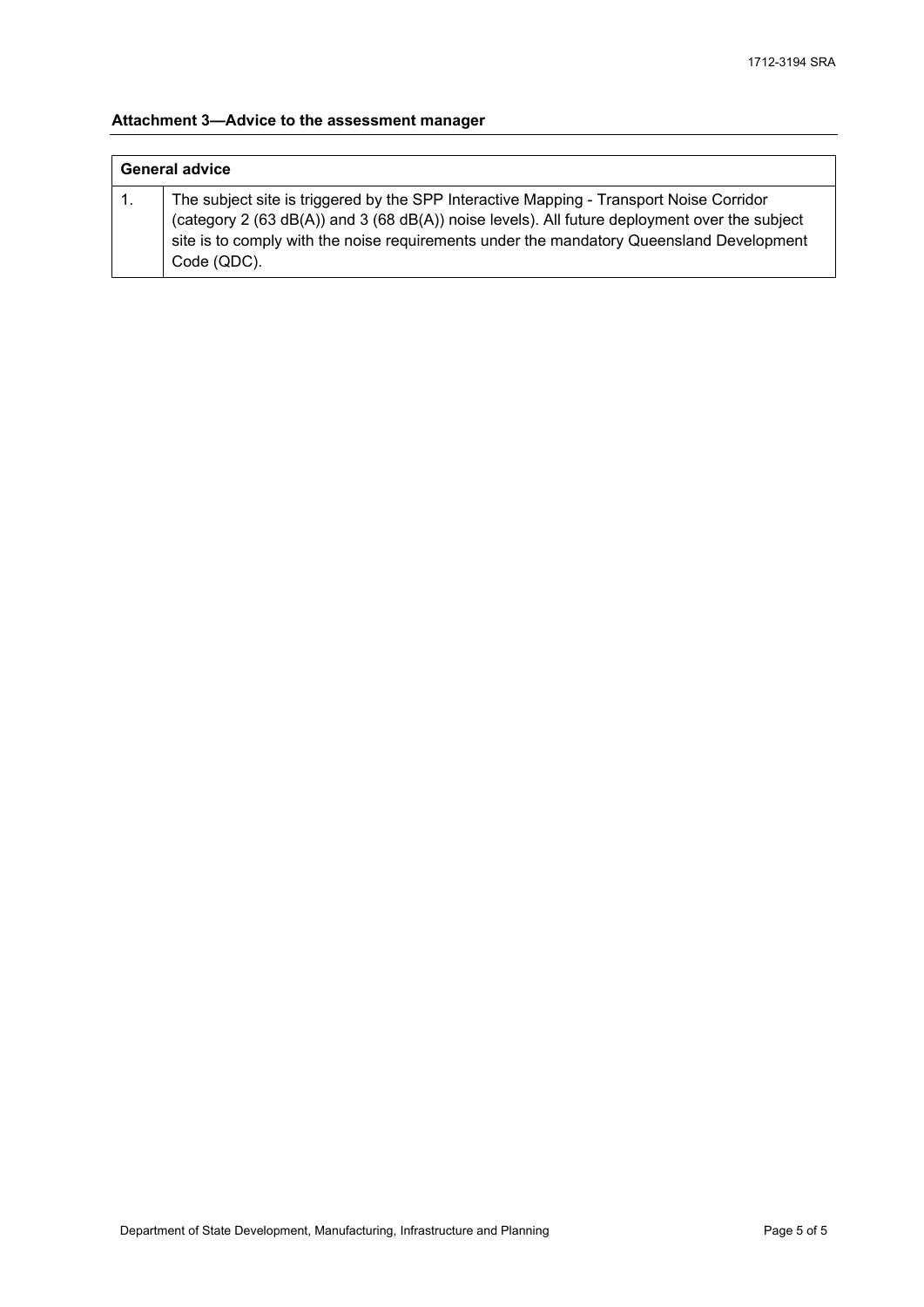

Department of **State Development,** Manufacturing, **Infrastructure and Planning** 

**Department of State Development, Manufacturing, Infrastructure and Planning Statement of reasons for application 1712-3194 SRA**

(Given under section 56 of the *Planning Act 2016*)

| Departmental role:         | Referral agency                                              |
|----------------------------|--------------------------------------------------------------|
| <b>Applicant details</b>   |                                                              |
| Applicant name:            | <b>Velcourt Properties Pty Ltd</b>                           |
| Applicant contact details: | 125 Kent Street<br>Rockhampton QLD 4700<br>admin@gspc.com.au |
| <b>Location details</b>    |                                                              |
| Street address:            | 44 Govind Court, Gracemere                                   |
| Real property description: | 502SP238464                                                  |
| Local government area:     | Rockhampton Regional Council                                 |
| <b>Development details</b> |                                                              |

# **Development details**

| Development permit | Reconfiguring a lot for one (1) into three (3) lots subdivision |  |
|--------------------|-----------------------------------------------------------------|--|
|--------------------|-----------------------------------------------------------------|--|

#### **Assessment matters**

| <b>Aspect of development</b> | <b>State Development Assessment Provisions, version 2.1</b>         |
|------------------------------|---------------------------------------------------------------------|
| requiring code assessment    | <b>Applicable codes</b>                                             |
| 1. Reconfiguring a lot       | State code 1: Development in a State-controlled road<br>environment |

# **Reasons for the department's response**

The reasons for the response are the proposed development:

- does not involve any new or changed access to the State-controlled road.
- is not expected to result in a worsening of operating conditions on the State-controlled road.
- complies with State code 1:

#### **Response:**

| Nature of approval   | <b>Response details</b> | Date of response |
|----------------------|-------------------------|------------------|
| Development approval | Subject to conditions   | 2 February 2018  |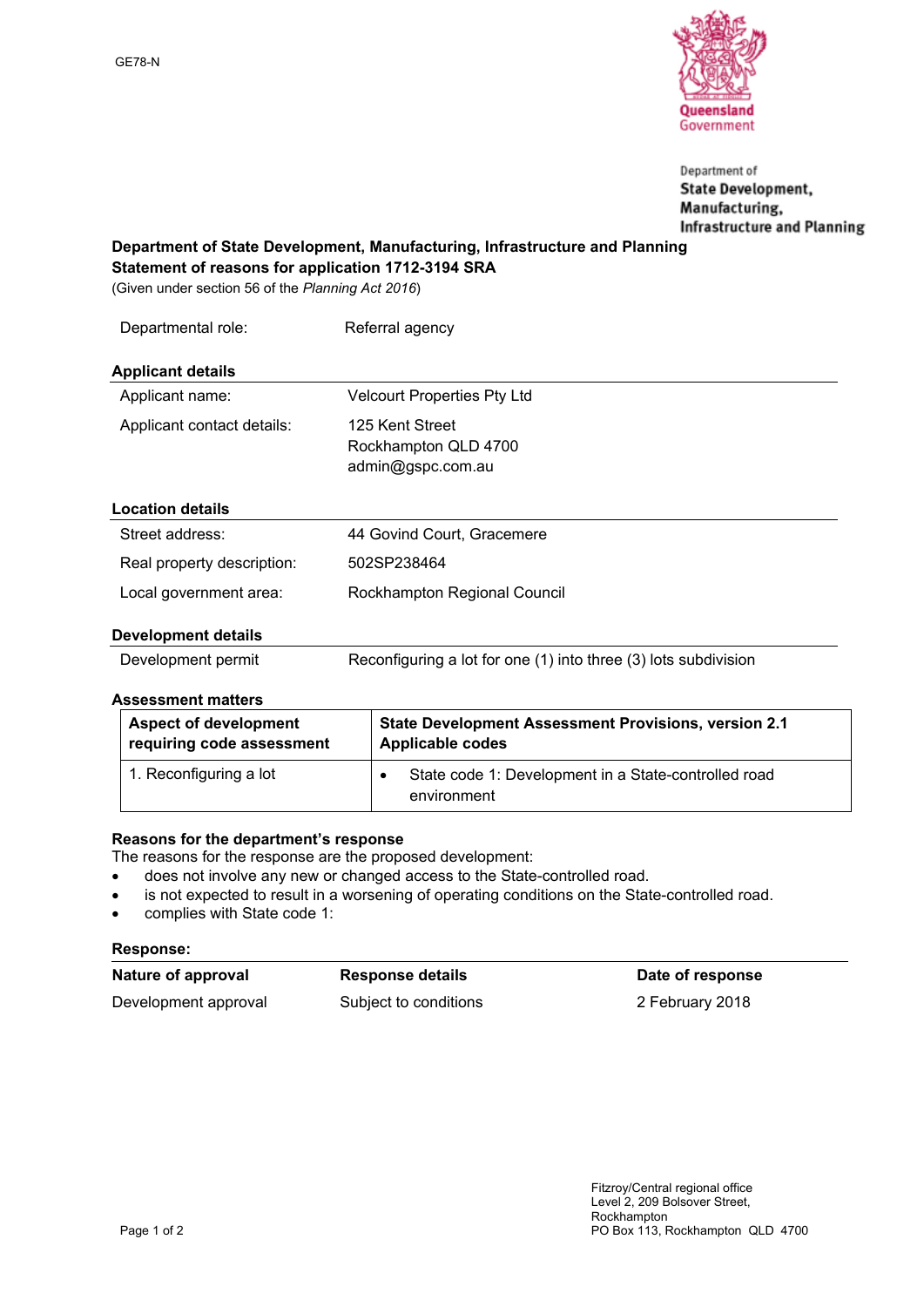# **Relevant material:**

- Development application material
- Information request response
- *Planning Act 2016*
- Planning Regulation 2017
- Development Assessment Rules
- **•** State Development Assessment Provisions